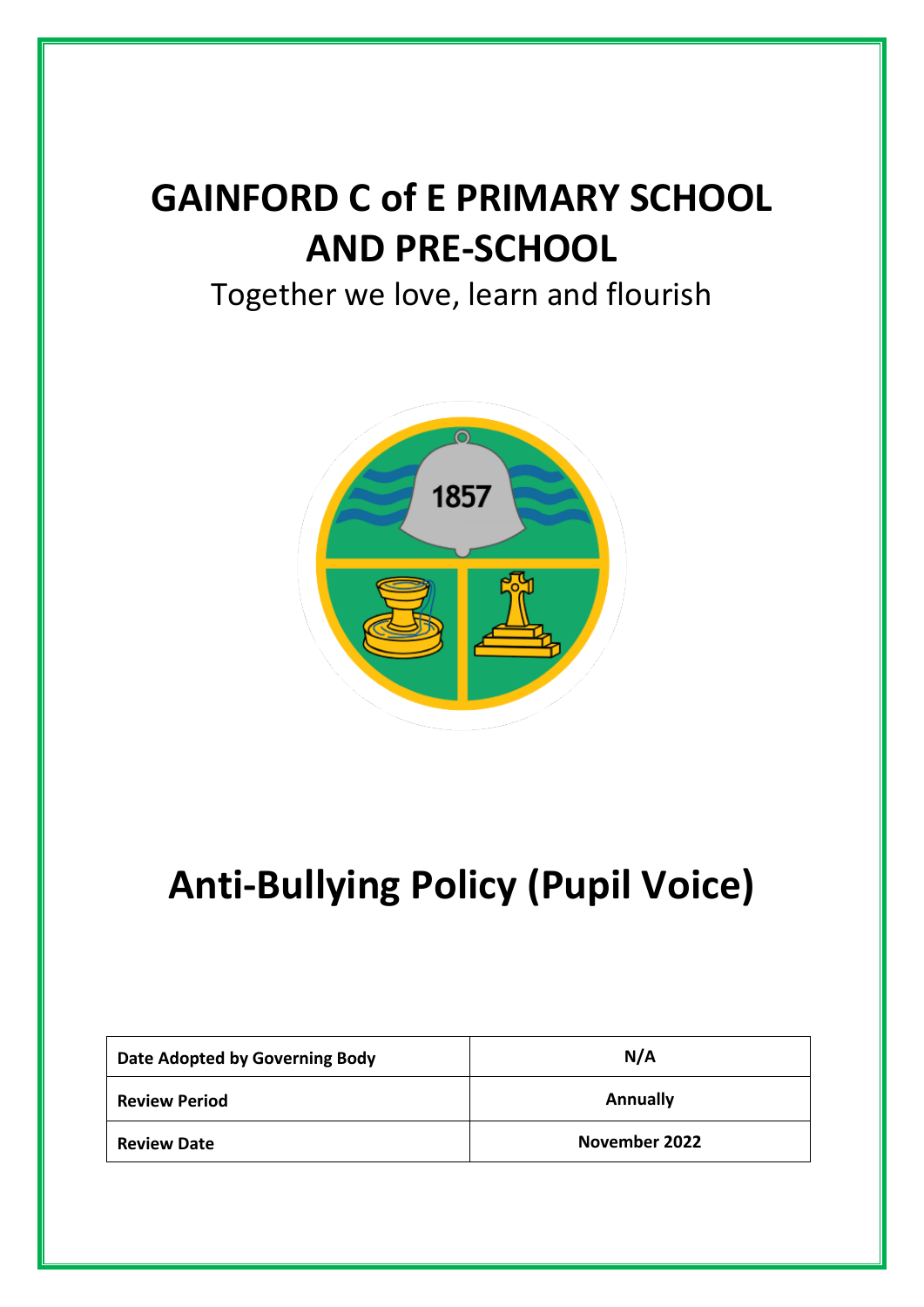At Gainford CE Primary and Preschool we care and respect each other. We are inclusive and celebrate that we are all different and unique. We recognise the role that forgiveness plays in our school community. We understand the need to reflect on our behaviours.

If we are to love each other and flourish we need to 'build each other up' and not put each other down.

We want to make sure that our school is a place that allows everyone to flourish.

#### **What is bullying and how does it make people feel?**

Bullying can make children feel scared, worried, miserable and alone.

Bullying might mean: Name-calling Hitting Ignoring **Scaring** Picking on Teasing Rumour spreading Blackmail Nasty messages, e-mails or phone calls Unkind actions on social media

#### **YOU HAVE THE RIGHT TO BE SAFE. YOU HAVE THE RIGHT TO EXPECT OTHERS TO KEEP YOU SAFE.**

Some of the following ideas come from children in school and other young people, from discussions at school council meetings and in class.

#### **Speak out about bullying**

Don't be embarrassed or ashamed about speaking out about bullying and asking for help.

Choose who can help…………….think about how:

- Your parents can help *they can give you advice or contact the school*
- Your friends can help *they can help you stand up for yourself and encourage you to tell an adult*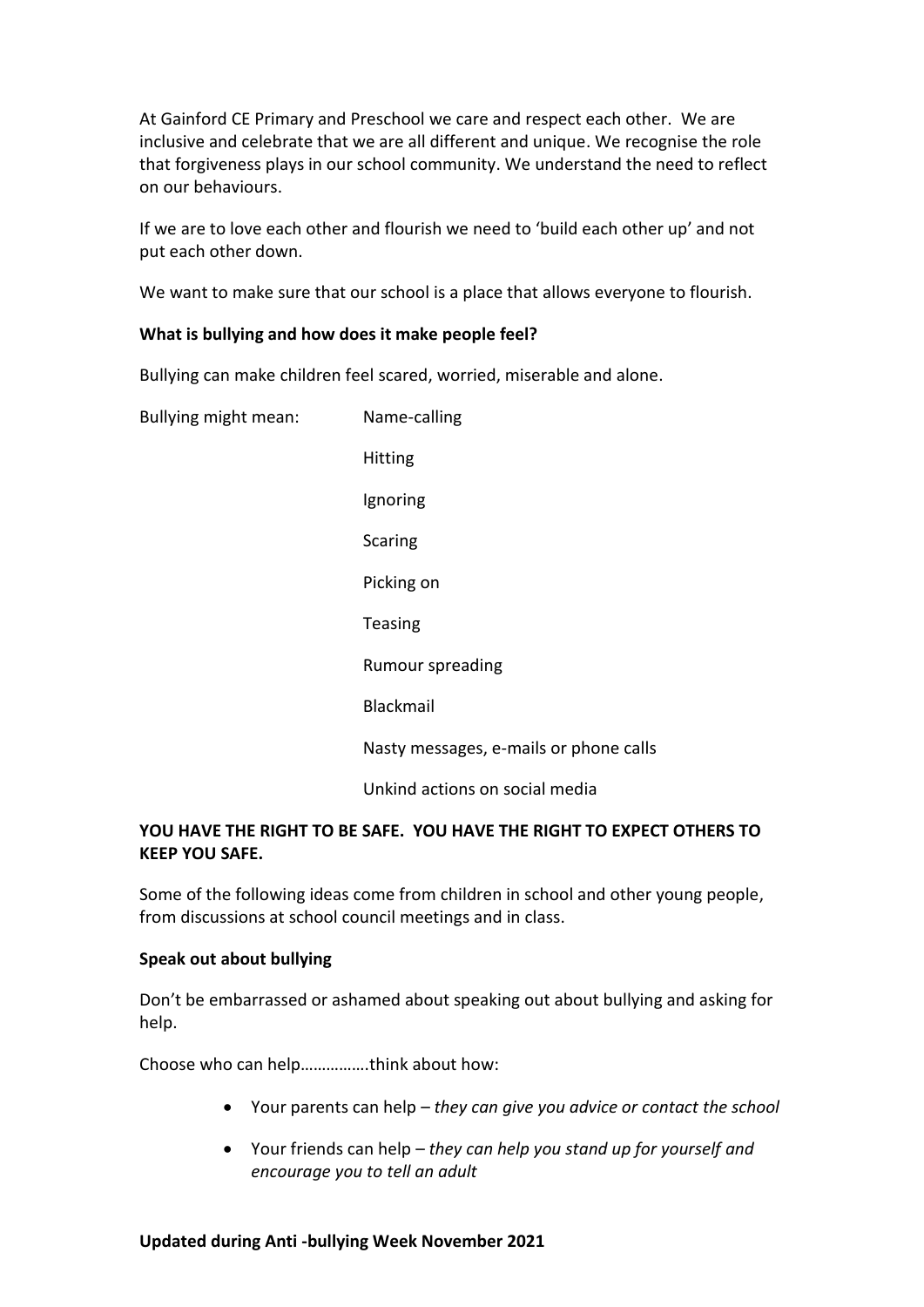- Playground buddies can help *they can help to sort out minor problems or get an adult if it is more serious. If you are infant and you are upset you can wait for a Buddy at the 'Friendship Stop'*
- Other adults you trust can help. These include your teacher, Teaching Assistants, the adults on duty; lunchtime supervisors (Mrs. Mennell and Miss Hannant and the Headteacher (Mrs Riley).
- Childline is a service provided by the NSPCC and is free. The number is 0800 1111





Speak out about bullying, talk about what is happening and how it makes you feel.

Some people pretend bullying does not exist, this can be hard, but you can still help yourself and can ask others to help you.

Sometimes it is easier to write or draw rather than talk. It is a good idea to keep a diary of incidents.

### **Take Action**

Get together and talk with friends about what has happened.

Look for posters or leaflets on bullying, the internet can be useful. Put up posters and hand out leaflets.

#### **Updated during Anti -bullying Week November 2021**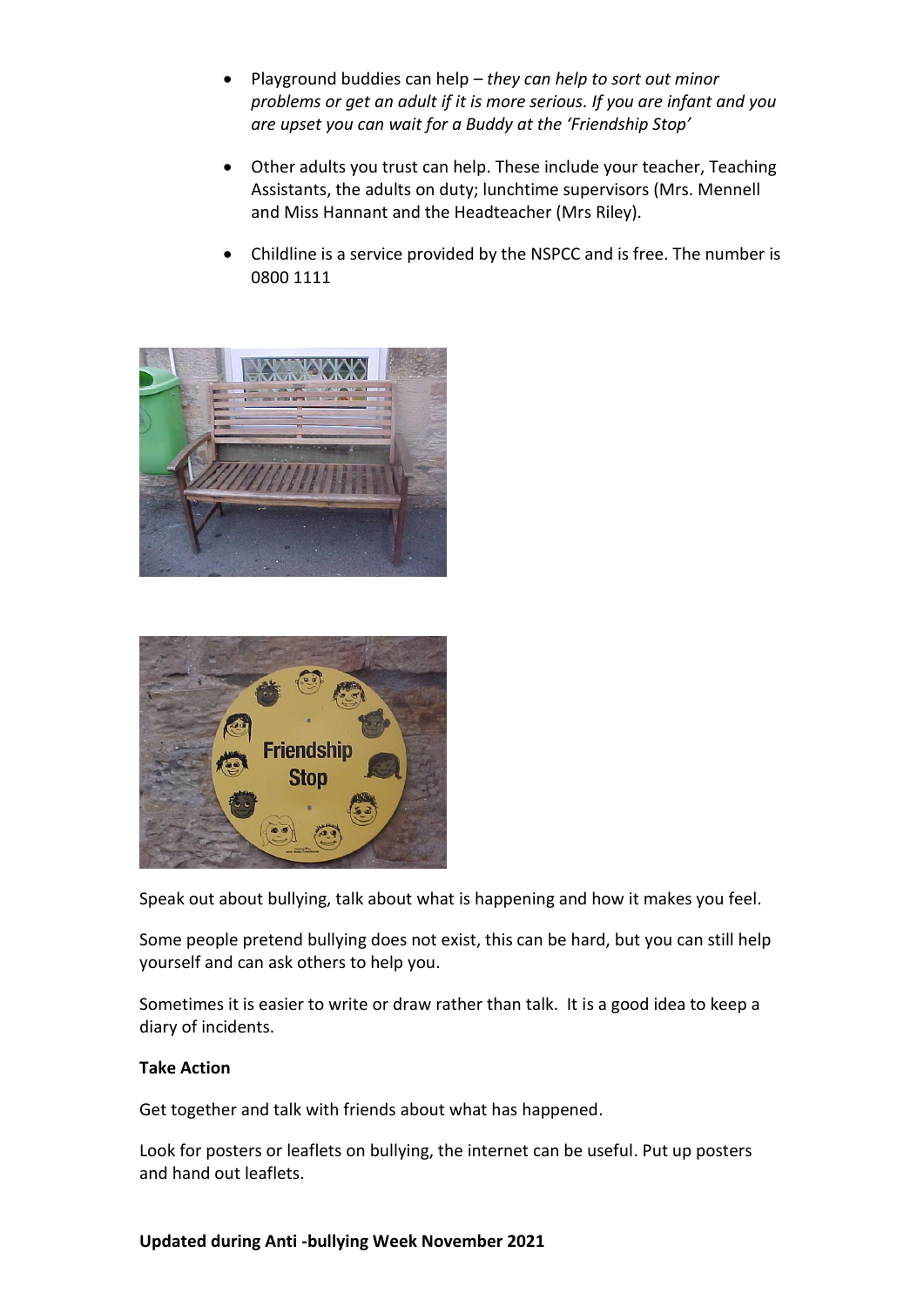Organise an Anti-Bullying Campaign.

Join in activities to stop bullying.

Find out how the Playground Buddies can help or if you are in Year 6, how you could become one.

### **What happens if you report that you are being bullied?**

- 1. Your teacher will talk to you about what has happened
- 2. If it can be sorted out in class by discussion and by using classroom rules and strategies then it will be.
- 3. Mrs Riley will be informed as she can help too
- 4. Parents may need to be informed too as they can also help

#### **Then what?**

- 1. They will talk to you about what is happening.
- 2. They will make a report of the incident in the anti-bullying book.
- 3. They will talk to the children who have shown bullying behaviour
- 4. They may organise a meeting with you and the children who have shown bullying behaviour.
- 5. They will ensure that apologies are made and there are guarantees that the bullying will stop.
- 6. They will report back to your teacher.
- 7. They may talk to your parents about what has happened
- 8. They will check that everything is sorted out over the next few days and may arrange a meeting with all the children concerned for a later date.

#### **What about punishments for the bullies?**

Sometimes no punishment is necessary and simply discussing the incident and apologising can be all that is needed. At our school we believe in forgiveness. However, the following punishments may be used:

- 1. Not getting a star (or more than one star for a more serious incident.)
- 2. The removal of a privilege such as a break-time or use of the large playground equipment.
- 3. The bully's parents may be contacted.
- 4. In the most extreme cases a child could be excluded from school.

#### **Updated during Anti -bullying Week November 2021**